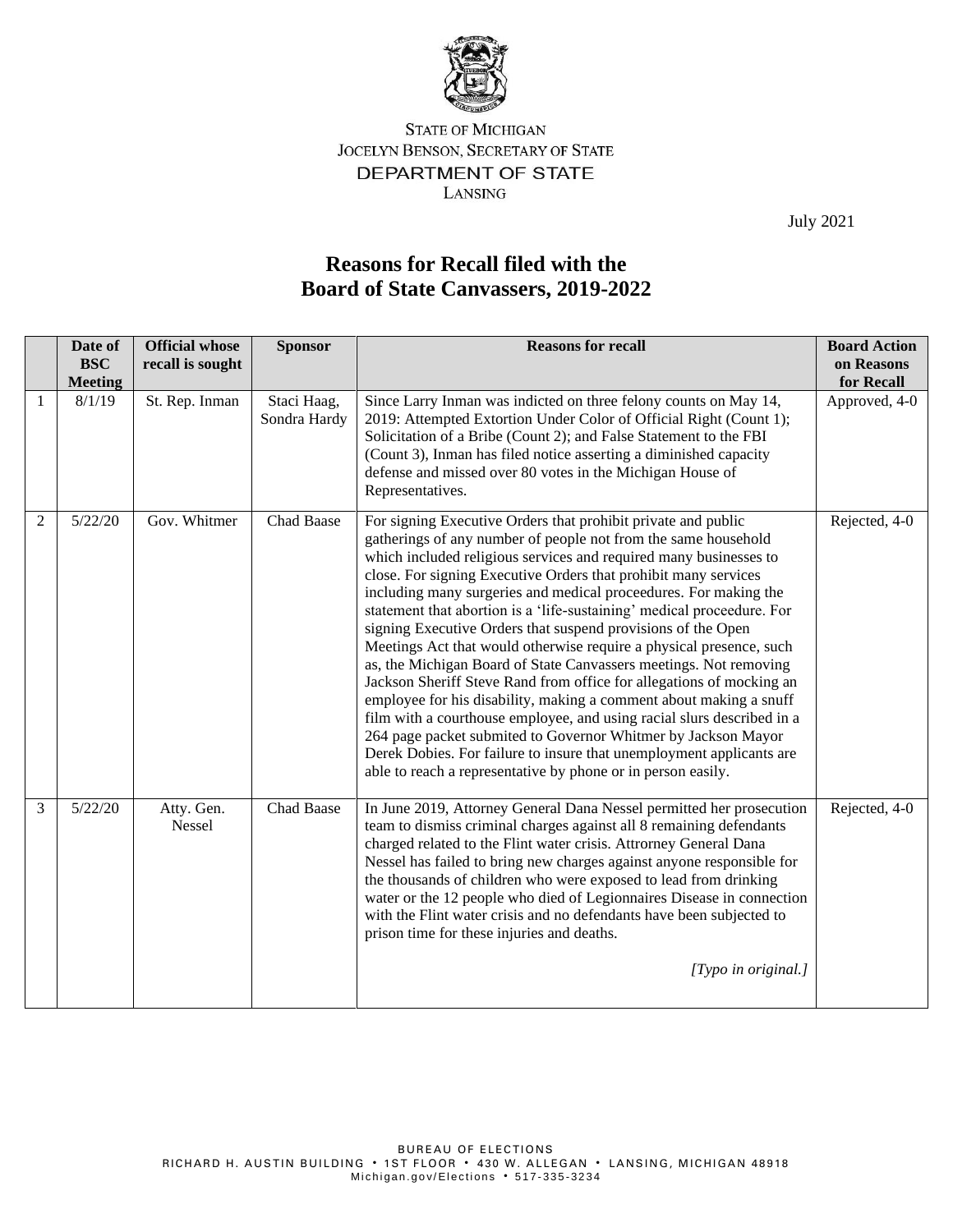|   | Date of<br><b>BSC</b><br><b>Meeting</b> | <b>Official whose</b><br>recall is sought | <b>Sponsor</b>       | <b>Reasons for recall</b>                                                                                                                                                                                                                                                                                                                                                                                                                                                                                                                                                                                                                                                                                                                                                                                                                                                                                                                                                                                                                                                                                                                                                                                                                                                                                                                                                                          | <b>Board Action</b><br>on Reasons<br>for Recall |
|---|-----------------------------------------|-------------------------------------------|----------------------|----------------------------------------------------------------------------------------------------------------------------------------------------------------------------------------------------------------------------------------------------------------------------------------------------------------------------------------------------------------------------------------------------------------------------------------------------------------------------------------------------------------------------------------------------------------------------------------------------------------------------------------------------------------------------------------------------------------------------------------------------------------------------------------------------------------------------------------------------------------------------------------------------------------------------------------------------------------------------------------------------------------------------------------------------------------------------------------------------------------------------------------------------------------------------------------------------------------------------------------------------------------------------------------------------------------------------------------------------------------------------------------------------|-------------------------------------------------|
| 4 | 6/8/20                                  | Gov. Whitmer                              | Jim<br>Makowski      | Gretchen Whitmer, by issuing Executive Order 2020-09, "Temporary<br>restrictions on the use of places of public accommodation," and<br>extending said restrictions through Executive Orders 2020-21, 2020-<br>43, 2020-70, 2020-92 and 2020-96 has forced the closure of Michigan<br>businesses, contributing to a seasonally adjusted jobless rate in April<br>of 22. 7 percent. This monthly jump of 18.4 percentage points has<br>resulted in Michigan's jobless rate growing 8.0 percent above the U.S.<br>national unemployment rate growth of 10.3%.                                                                                                                                                                                                                                                                                                                                                                                                                                                                                                                                                                                                                                                                                                                                                                                                                                         | Rejected, 3-1                                   |
| 5 | 6/8/20                                  | Gov. Whitmer                              | Chad Baase           | For signing Executive Order 2020-04, Declaration of State of<br>Emergency, on March 10, 2020; For signing Executive Order 2020-17,<br>Temporary restrictions on non-essential medical and dental<br>procedures, on March 20, 2020; For signing Executive Order 2020-21,<br>Temporary requirement to suspend activities that are not necessary to<br>sustain or protect life, on March 23, 2020; For signing Executive<br>Order 2020-32, Temporary restrictions on non-essential veterinary<br>services, on March 30, 2020; For signing Executive Order 2020-33,<br>Expanded emergency and disaster declaration, on April 1, 2020; For<br>signing Executive Order 2020-42, Temporary requirement to suspend<br>activities that are not necessary to sustain or protect life $-$ Rescission<br>of Executive Order 2020-21, on April 9, 2020; For signing Executive<br>Order 2020-67, Declaration of state of emergency under the<br>Emergency Powers of the Governor Act, 1945 PA 302, on April 30,<br>2020; For Signing Executive Order 2020-68, Declaration of states of<br>emergency and disaster under the Emergency Management Act, 1976<br>PA 390, on April 30, 2020; For signing Executive Order 2020-92,<br>Temporary requirement to suspend certain activities that are not<br>necessary to sustain or protect life Rescission of Executive Orders<br>2020-77 and 2020-90, on May 18, 2020. | Approved, 4-0                                   |
| 6 | 6/8/20                                  | Atty. Gen.<br>Nessel                      | Chad Baase           | For signing and sending a letter with the greeting, "Dear Colleagues,"<br>dated May 4, 2020, Re: Executive Orders 2020-69 & 2020-70 with the<br>following paragraph within its text; "The legislature has deemed this<br>to be a "sufficiently broad power of action in the exercise of the police<br>power of the state to provide adequate control over persons and<br>conditions during such periods of impending or actual public crisis or<br>disaster." MCL 10.32. In addition, the provisions of the EPGA are to<br>"be broadly construed to effectuate this purpose." The full contents of<br>the letter signed by DANA NESSEL may be found at<br>https://www.michigan.gov/<br>documents/ag/Ltr_re_EO_69_70.final_689490_7.pdf.                                                                                                                                                                                                                                                                                                                                                                                                                                                                                                                                                                                                                                                            | Rejected, 4-0                                   |
| 7 | 6/18/20                                 | Gov. Whitmer                              | Michael<br>Garabelli | 1) In April of 2020, Governor Whitmer signed Executive Order 2020-<br>50 2) On April 13, 2020, Governor Whitmer made the following<br>statements during a News Conference on COVID-19: "There's a lot of<br>false information that is being disseminated. I think you need to<br>always discern if there is political posturing going on as opposed to<br>sharing of facts." "I also would just say, I think it is this group is<br>funded in a large part by the DeVos family and I think it's really<br>inappropriate for a sitting member of the United States president's<br>cabinet to be waging political attacks on any governor, but obviously<br>on me here at home." 3) In March of 2020, Governor Whitmer signed<br>Executive Order 2020-17, which included the following language: "A<br>plan for a covered facility that performs medical procedures should<br>exclude from postponement surgeries related to advanced<br>cardiovascular disease (including coronary artery disease, heart failure,<br>and arrhythmias) that would prolong life; oncological testing,<br>treatment, and related procedures; pregnancy-related visits and                                                                                                                                                                                                                                              | Rejected, 4-0                                   |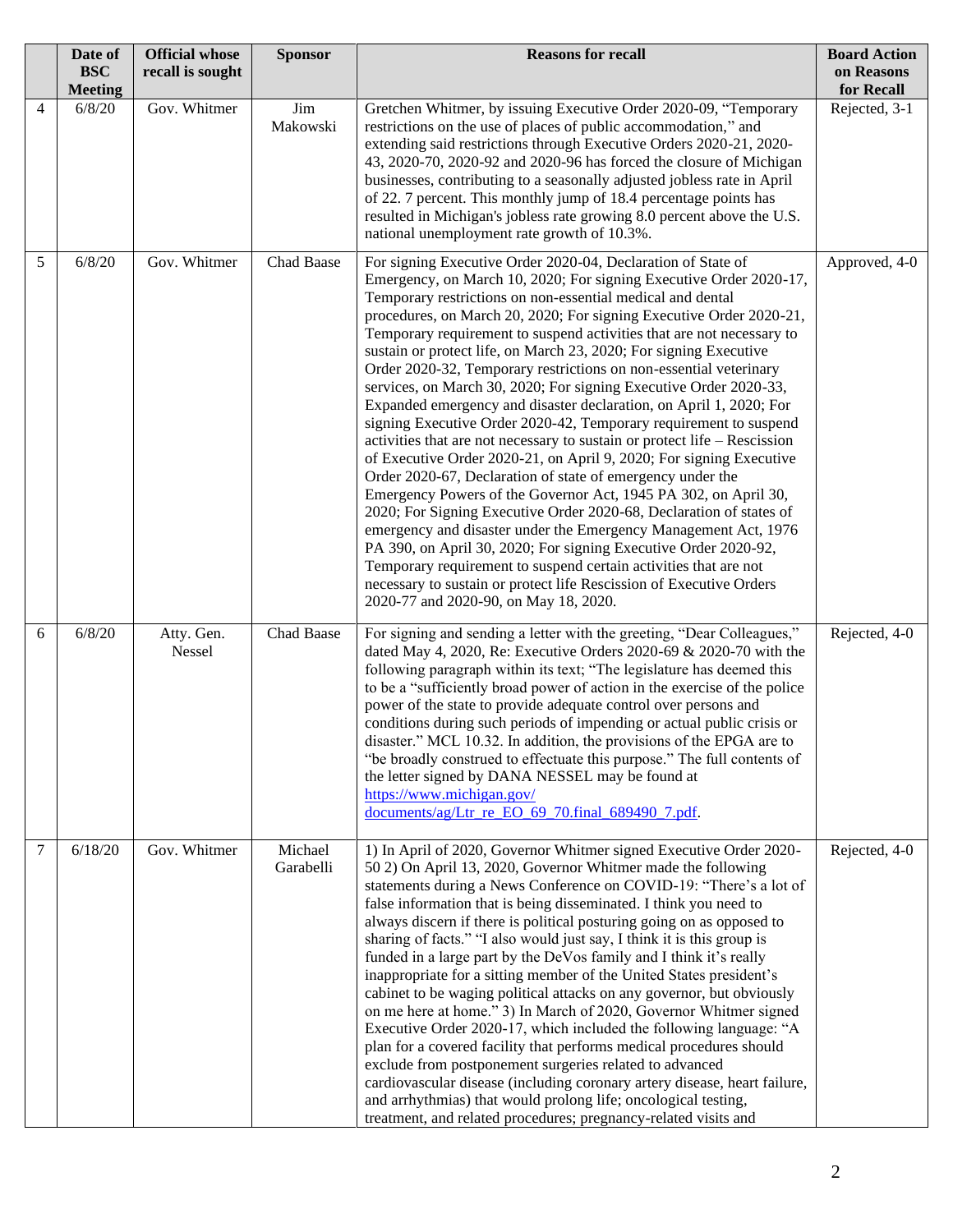|    | Date of<br><b>BSC</b><br><b>Meeting</b> | <b>Official whose</b><br>recall is sought | <b>Sponsor</b>               | <b>Reasons for recall</b>                                                                                                                                                                                                                                                                                                                                                                                                                                                                                                                                                                                                                                                                                                                                                                                                                                                                                                                                                                                                                                                                                                                                                                                                                                                                                                                                                                                                                                                | <b>Board Action</b><br>on Reasons<br>for Recall |
|----|-----------------------------------------|-------------------------------------------|------------------------------|--------------------------------------------------------------------------------------------------------------------------------------------------------------------------------------------------------------------------------------------------------------------------------------------------------------------------------------------------------------------------------------------------------------------------------------------------------------------------------------------------------------------------------------------------------------------------------------------------------------------------------------------------------------------------------------------------------------------------------------------------------------------------------------------------------------------------------------------------------------------------------------------------------------------------------------------------------------------------------------------------------------------------------------------------------------------------------------------------------------------------------------------------------------------------------------------------------------------------------------------------------------------------------------------------------------------------------------------------------------------------------------------------------------------------------------------------------------------------|-------------------------------------------------|
|    |                                         |                                           |                              | procedures; labor and delivery; organ transplantation; and procedures<br>related to dialysis."                                                                                                                                                                                                                                                                                                                                                                                                                                                                                                                                                                                                                                                                                                                                                                                                                                                                                                                                                                                                                                                                                                                                                                                                                                                                                                                                                                           |                                                 |
| 8  | 7/6/20                                  | Gov. Whitmer                              | Michael<br>Garabelli         | For signing in April of 2020, Executive Order 2020-50 2) For saying<br>the following regarding a question about the April 15, 2020 rally,<br>'Operation Gridlock', during an April 13, 2020 News Conference on<br>COVID-19: "I hope that as people are looking at social media they are<br>dispelling and taking on the dissemination of demonstrably inaccurate<br>information. I also would just say, I think it is this group is funded in a<br>large part by the DeVos family and I think it's really inappropriate for<br>a sitting member of the United States President's cabinet to be waging<br>political attacks on any governor, but obviously on me here at home."<br>MLIVE later reported: "Nick Wasmiller, a spokesperson for the<br>DeVos family, said the family hasn't funded the protest [Operation<br>Gridlock]" 3) For signing in March of 2020, Executive Order<br>2020-17, Temporary restrictions on non-essential medical and dental<br>procedures, which included the following language: "A plan for a<br>covered facility that performs medical procedures should exclude from<br>postponement surgeries related to advanced cardiovascular disease<br>(including coronary artery disease, heart failure, and arrhythmias) that<br>would prolong life; oncological testing, treatment, and related<br>procedures; pregnancy-related visits and procedures; labor and<br>delivery; organ transplantations; and procedures related to dialysis." | Rejected, 4-0                                   |
| 9  | 7/31/20                                 | Gov. Whitmer                              | <b>Brenda</b><br>LaChappelle | Gretchen Whitmer signed executive order 2020-38 (Covid-19) on<br>April 1, 2020.                                                                                                                                                                                                                                                                                                                                                                                                                                                                                                                                                                                                                                                                                                                                                                                                                                                                                                                                                                                                                                                                                                                                                                                                                                                                                                                                                                                          | Approved, 4-0                                   |
| 10 | 7/31/20                                 | Gov. Whitmer                              | Hope<br>Sprangel             | Gretchen Whitmer signed a letter to President Donald Trump on<br>9/11/2019 to support Red Flag Laws, assault weapon bans, and<br>magazine bans. The proposal's in the letter violate Michigan's Second<br>Amendment Rights under Article I Sec VI of the 1963 Michigan<br>Constitution "Every person has the right to keep and bear arms for the<br>defense of himself and the state."                                                                                                                                                                                                                                                                                                                                                                                                                                                                                                                                                                                                                                                                                                                                                                                                                                                                                                                                                                                                                                                                                   | Rejected, 4-0                                   |
| 11 | 7/31/20                                 | Gov. Whitmer                              | Jim<br>Makowski              | Gretchen Whitmer issued Executive Order 2020-50, which required, in<br>part, nursing homes with a census below 80% to create a unit<br>dedicated to the care of COVID-19- affected residents. This provision<br>of Executive Order 2020-50 was promulgated despite the advice of the<br>Health Care Association of Michigan.                                                                                                                                                                                                                                                                                                                                                                                                                                                                                                                                                                                                                                                                                                                                                                                                                                                                                                                                                                                                                                                                                                                                             | Rejected, 3-1                                   |
| 12 | 7/31/20                                 | Gov. Whitmer                              | Jim<br>Makowski              | Gretchen Whitmer issued Executive Orders 2020-09, 2020-21, 2020-<br>43, 2020-70, 2020-92 and 2020-96, requiring the closure of many<br>Michigan businesses. Data provided by the U.S. Bureau of Labor<br>Statistics show Michigan had the third highest unemployment rate in<br>the nation at 21.2% for the month of May, 2020.                                                                                                                                                                                                                                                                                                                                                                                                                                                                                                                                                                                                                                                                                                                                                                                                                                                                                                                                                                                                                                                                                                                                          | Rejected, 4-0                                   |
| 13 | 7/31/20                                 | Gov. Whitmer                              | Jim<br>Makowski              | Gretchen Whitmer issued Executive Order 2020-143 on July 1, 2020<br>closing indoor service at bars.                                                                                                                                                                                                                                                                                                                                                                                                                                                                                                                                                                                                                                                                                                                                                                                                                                                                                                                                                                                                                                                                                                                                                                                                                                                                                                                                                                      | Approved, 3-1                                   |
| 14 | 7/31/20                                 | Gov. Whitmer                              | Michael<br>Garabelli         | 1) For signing in April of 2020, Executive Order 2020-50 2) For<br>saying the following regarding a question about the April 15, 2020<br>rally, 'Operation Gridlock', during an April 13, 2020 News<br>Conference on COVID-19: "I hope that as people are looking at social<br>media they are dispelling and taking on the dissemination of<br>demonstrably inaccurate information. I also would just say, I think it is<br>this group is funded in a large part by the DeVos family and I think<br>it's really inappropriate for a sitting member of the United States<br>President's cabinet to be waging political attacks on any governor, but<br>obviously on me here at home." USATODAY, Fox17, and MLIVE<br>reported that the DeVos family did not fund this rally. 3) For signing<br>in March of 2020, Executive Order 2020-17, Temporary restrictions<br>on non-essential medical and dental procedures, which included the                                                                                                                                                                                                                                                                                                                                                                                                                                                                                                                                     | Rejected, 4-0                                   |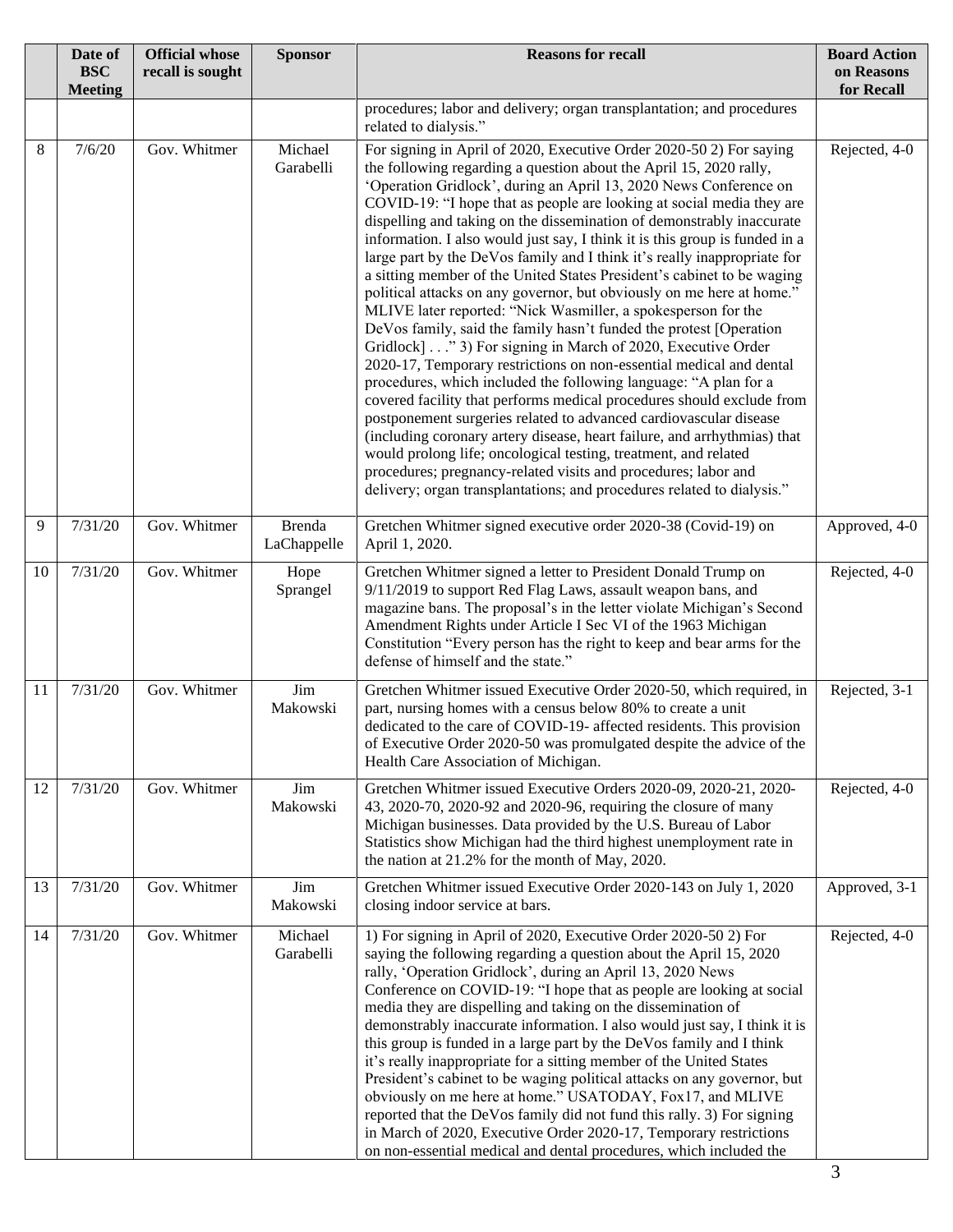|    | Date of<br><b>BSC</b><br><b>Meeting</b> | <b>Official whose</b><br>recall is sought | <b>Sponsor</b>       | <b>Reasons for recall</b>                                                                                                                                                                                                                                                                                                                                                                                                                                                                                                                                                                                                                                                                                                                                                                                                                                                                                                                                                                                                                                                                       | <b>Board Action</b><br>on Reasons<br>for Recall |
|----|-----------------------------------------|-------------------------------------------|----------------------|-------------------------------------------------------------------------------------------------------------------------------------------------------------------------------------------------------------------------------------------------------------------------------------------------------------------------------------------------------------------------------------------------------------------------------------------------------------------------------------------------------------------------------------------------------------------------------------------------------------------------------------------------------------------------------------------------------------------------------------------------------------------------------------------------------------------------------------------------------------------------------------------------------------------------------------------------------------------------------------------------------------------------------------------------------------------------------------------------|-------------------------------------------------|
|    |                                         |                                           |                      | following language: "A plan for a covered facility that performs<br>medical procedures should exclude from postponement surgeries<br>related to advanced cardiovascular disease (including coronary artery<br>disease, heart failure, and arrhythmias) that would prolong life;<br>oncological testing, treatment, and related procedures; pregnancy-<br>related visits and procedures; labor and delivery; organ<br>transplantation; and procedures related to dialysis."                                                                                                                                                                                                                                                                                                                                                                                                                                                                                                                                                                                                                      |                                                 |
| 15 | 8/11/20                                 | Gov. Whitmer                              | Chad Baase           | For signing Executive Order 2020-04, Declaration of State of<br>Emergency, on March 10, 2020 and for also signing Executive Order<br>2020-67, Declaration of state of emergency under the Emergency<br>Powers of the Governor Act, 1945 PA 302, on April 30, 2020.                                                                                                                                                                                                                                                                                                                                                                                                                                                                                                                                                                                                                                                                                                                                                                                                                              | Approved, 3-0                                   |
| 16 | 8/11/20                                 | Lt. Gov.<br>Gilchrist II                  | Chad Baase           | FOR SIGNING HOUSE BILL 4044 INTO LAW ON NOVEMBER<br>21, 2019 WHILE GOVERNOR GRETCHEN WHITMER WAS IN<br>ISRAEL.                                                                                                                                                                                                                                                                                                                                                                                                                                                                                                                                                                                                                                                                                                                                                                                                                                                                                                                                                                                  | Approved, 3-0                                   |
| 17 | 8/11/20                                 | Atty. Gen.<br>Nessel                      | Chad Baase           | For signing a letter with the greeting, "Dear Colleagues," dated May 4,<br>2020, Re: Executive Orders 2020-69 & 2020-70 with the following<br>paragraph; The legislature has deemed this to be a "sufficiently broad<br>power of action in the exercise of the police power of the state to<br>provide adequate control over persons and conditions doing such<br>periods of impending or actual public crisis or disaster." MCL 10.32.<br>In addition, the provisions of the EPGA are to "be broadly construed<br>to effectuate this purpose." Id.                                                                                                                                                                                                                                                                                                                                                                                                                                                                                                                                             | Rejected, 2-2                                   |
| 18 | 9/2/20                                  | Gov. Whitmer                              | Jim<br>Makowski      | In April, 2020, Gretchen Whitmer issued Executive Order 2020-50,<br>which required, in part, "A nursing home with a census below 80%<br>must create a unit dedicated to the care of COVID-19-affected<br>residents ("dedicated unit") and must provide appropriate PPE, as<br>available, to direct-care employees who staff the dedicated unit. A<br>nursing home provider that operates multiple facilities may create a<br>dedicated unit by dedicating a facility for such a purpose."                                                                                                                                                                                                                                                                                                                                                                                                                                                                                                                                                                                                       | Approved, 4-0                                   |
| 19 | 9/2/20                                  | Lt. Gov.<br>Gilchrist II                  | Jim<br>Makowski      | Garlan Gilchrist II (D) is the Lieutenant Governor of Michigan<br>$ Type\ in\ original. $                                                                                                                                                                                                                                                                                                                                                                                                                                                                                                                                                                                                                                                                                                                                                                                                                                                                                                                                                                                                       | Rejected, 4-0                                   |
| 20 | 9/2/20                                  | Atty. Gen.<br>Nessel                      | Jim<br>Makowski      | Dana Nessel (D) is the Attorney General of Michigan                                                                                                                                                                                                                                                                                                                                                                                                                                                                                                                                                                                                                                                                                                                                                                                                                                                                                                                                                                                                                                             | Rejected, 4-0                                   |
| 21 | 9/2/20                                  | Sec. of State<br>Benson                   | Jim<br>Makowski      | Jocely Benson (D) is the Michigan Secretary of State<br>[Typo in original.]                                                                                                                                                                                                                                                                                                                                                                                                                                                                                                                                                                                                                                                                                                                                                                                                                                                                                                                                                                                                                     | Rejected, 4-0                                   |
| 22 | 9/2/20                                  | Gov. Whitmer                              | Michael<br>Garabelli | 1) For signing in April of 2020, Executive Order 2020-50, Enhanced<br>protections for residents and staff of long-term care facilities during<br>the COVID-19 pandemic 2) For saying the following regarding a<br>question about the April 15, 2020 rally, 'Operation Gridlock', during<br>an April 13, 2020 News Conference on COVID-19: Thope that as<br>people are looking at social media they are dispelling and taking on<br>the dissemination of demonstrably inaccurate information. I also<br>would just say, I think it is this group is funded in a large part by the<br>DeVos family and I think it's really inappropriate for a sitting member<br>of the United States President's cabinet to be waging political attacks<br>on any governor, but obviously on me here at home." 3) For signing in<br>March of 2020, Executive Order 2020-17, Temporary restrictions on<br>on non-essential medical and dental procedures, which included the<br>following language: "A plan for a covered facility that performs<br>medical procedures should exclude from postponement surgeries | Approved, 4-0                                   |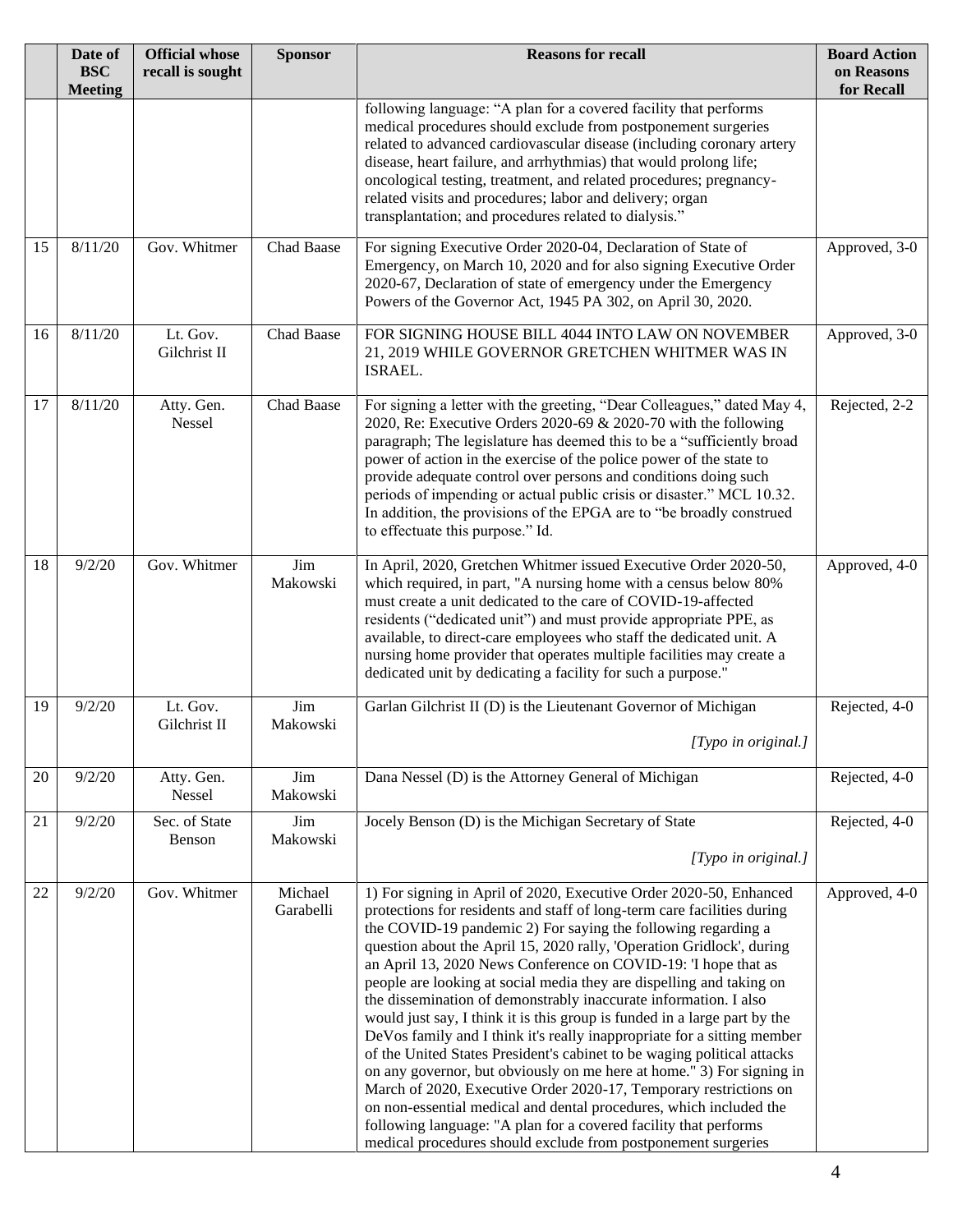|    | Date of<br><b>BSC</b> | <b>Official whose</b><br>recall is sought | <b>Sponsor</b>    | <b>Reasons for recall</b>                                                                                                                                                                                                                                                                                                                                                                                                                                                                                                                                                                                                                                                                                                                                                                                                                                                                                                                                                                                                                                                                                                                                                                                                                                                                                                                                                                        | <b>Board Action</b>      |
|----|-----------------------|-------------------------------------------|-------------------|--------------------------------------------------------------------------------------------------------------------------------------------------------------------------------------------------------------------------------------------------------------------------------------------------------------------------------------------------------------------------------------------------------------------------------------------------------------------------------------------------------------------------------------------------------------------------------------------------------------------------------------------------------------------------------------------------------------------------------------------------------------------------------------------------------------------------------------------------------------------------------------------------------------------------------------------------------------------------------------------------------------------------------------------------------------------------------------------------------------------------------------------------------------------------------------------------------------------------------------------------------------------------------------------------------------------------------------------------------------------------------------------------|--------------------------|
|    | <b>Meeting</b>        |                                           |                   |                                                                                                                                                                                                                                                                                                                                                                                                                                                                                                                                                                                                                                                                                                                                                                                                                                                                                                                                                                                                                                                                                                                                                                                                                                                                                                                                                                                                  | on Reasons<br>for Recall |
|    |                       |                                           |                   | related to advanced cardiovascular disease (including coronary artery<br>disease, heart failure, and arrhythmias) that would prolong life;<br>oncological testing, treatment and related procedures; pregnancy-<br>related visits and procedures; labor and delivery; organ<br>transplantation; and procedures related to dialysis."                                                                                                                                                                                                                                                                                                                                                                                                                                                                                                                                                                                                                                                                                                                                                                                                                                                                                                                                                                                                                                                             |                          |
| 23 | 9/2/20                | Gov. Whitmer                              | David Blair       | For signing Executive Order 2020-04, Declaration of State of<br>Emergency, on March 10, 2020; For signing Executive Order 2020-17,<br>Temporary restrictions on non-essential medical and dental<br>procedures, on March 20, 2020; For signing Executive Order 2020-21,<br>Temporary requirement to suspend activities that are not necessary to<br>sustain or protect life, on March 23, 2020; For signing Executive<br>Order 2020-32, Temporary restrictions on non-essential veterinary<br>services, on March 30, 2020; For signing Executive Order 2020-33,<br>Expanded emergency and disaster declaration, on April 1, 2020; For<br>signing Executive Order 2020-42, Temporary requirement to suspend<br>activities that are not necessary to sustain or protect life - Rescission of<br>Executive Order 2020-21, on April 9, 2020; For signing Executive<br>Order 2020-67, Declaration of state of emergency under the<br>Emergency Powers of the Governor Act, 1945 PA 302, on April 30,<br>2020; For Signing Executive Order 2020-68, Declaration of states of<br>emergency and disaster under the Emergency Management Act, 1976<br>PA 390, on April 30, 2020; For signing Executive Order 2020-92,<br>Temporary requirement to suspend certain activities that are not<br>necessary to sustain or protect life Rescission of Executive Orders<br>2020-77 and 2020-90, on May 18, 2020. |                          |
| 24 | 9/10/20               | Gov. Whitmer                              | John<br>Parkinson | Gretchen Whitmer signed executive order 2020-11 on March 16, 2020.                                                                                                                                                                                                                                                                                                                                                                                                                                                                                                                                                                                                                                                                                                                                                                                                                                                                                                                                                                                                                                                                                                                                                                                                                                                                                                                               | Approved, 3-1            |
| 25 | 9/10/20               | Gov. Whitmer                              | John<br>Parkinson | Gretchen Whitmer signed a letter to President Donald Trump on<br>09/12/2019 to support Red Flag Laws.                                                                                                                                                                                                                                                                                                                                                                                                                                                                                                                                                                                                                                                                                                                                                                                                                                                                                                                                                                                                                                                                                                                                                                                                                                                                                            | Approved, 4-0            |
| 26 | 9/10/20               | Gov. Whitmer                              | John<br>Parkinson | Gretchen Whitmer signed executive order 2020-160 on July 29, 2020.                                                                                                                                                                                                                                                                                                                                                                                                                                                                                                                                                                                                                                                                                                                                                                                                                                                                                                                                                                                                                                                                                                                                                                                                                                                                                                                               | Approved, 3-1            |
| 27 | 9/10/20               | Gov. Whitmer                              | John<br>Parkinson | Gretchen Whitmer signed executive order 2020-69 on April 30, 2020.                                                                                                                                                                                                                                                                                                                                                                                                                                                                                                                                                                                                                                                                                                                                                                                                                                                                                                                                                                                                                                                                                                                                                                                                                                                                                                                               | Approved, 3-1            |
| 28 | 9/24/20               | Atty. Gen.<br>Nessel                      | Chad Baase        | For announcing plans on Thursday, August 06, 2020, to ramp<br>enforcement of Covid-19 related restrictions at long-term care<br>facilities.                                                                                                                                                                                                                                                                                                                                                                                                                                                                                                                                                                                                                                                                                                                                                                                                                                                                                                                                                                                                                                                                                                                                                                                                                                                      | Rejected, 3-1            |
| 29 | 9/24/20               | Sec. of State<br>Benson                   | Chad Baase        | For announcing on Thursday, August 13, 2020 that she, Jocelyn<br>Benson, will be sending Michigan voters postcards encouraging them<br>to apply online to vote from home in the November Presidential<br>Election.                                                                                                                                                                                                                                                                                                                                                                                                                                                                                                                                                                                                                                                                                                                                                                                                                                                                                                                                                                                                                                                                                                                                                                               | Approved, 3-1            |
| 30 | 10/15/20              | Atty. Gen.<br>Nessel                      | Chad Baase        | Dana Nessel, on Thursday, August 06, 2020, Announced plans<br>ramping up efforts to enforce Gov. Gretchen Whitmer's Executive<br>Order 2020-148.                                                                                                                                                                                                                                                                                                                                                                                                                                                                                                                                                                                                                                                                                                                                                                                                                                                                                                                                                                                                                                                                                                                                                                                                                                                 | Approved, 3-0            |
| 31 | 5/14/21               | Gov. Whitmer                              | Chad Baase        | Gretchen Whitmer continued a State of Emergency after April 30,<br>2020 without legislative approval which was illegal. Governor<br>Gretchen Whitmer issued multiple Executive Orders using the 1945,<br>Emergency Powers of the Governor Act, which was Unconstitutional.<br>After the October 2, 2020 Michigan Supreme Court Ruling, Governor<br>Gretchen Whitmer issued a press release stating Governor's Orders<br>remain in effect at least 21 more days.                                                                                                                                                                                                                                                                                                                                                                                                                                                                                                                                                                                                                                                                                                                                                                                                                                                                                                                                  | Rejected, 4-0            |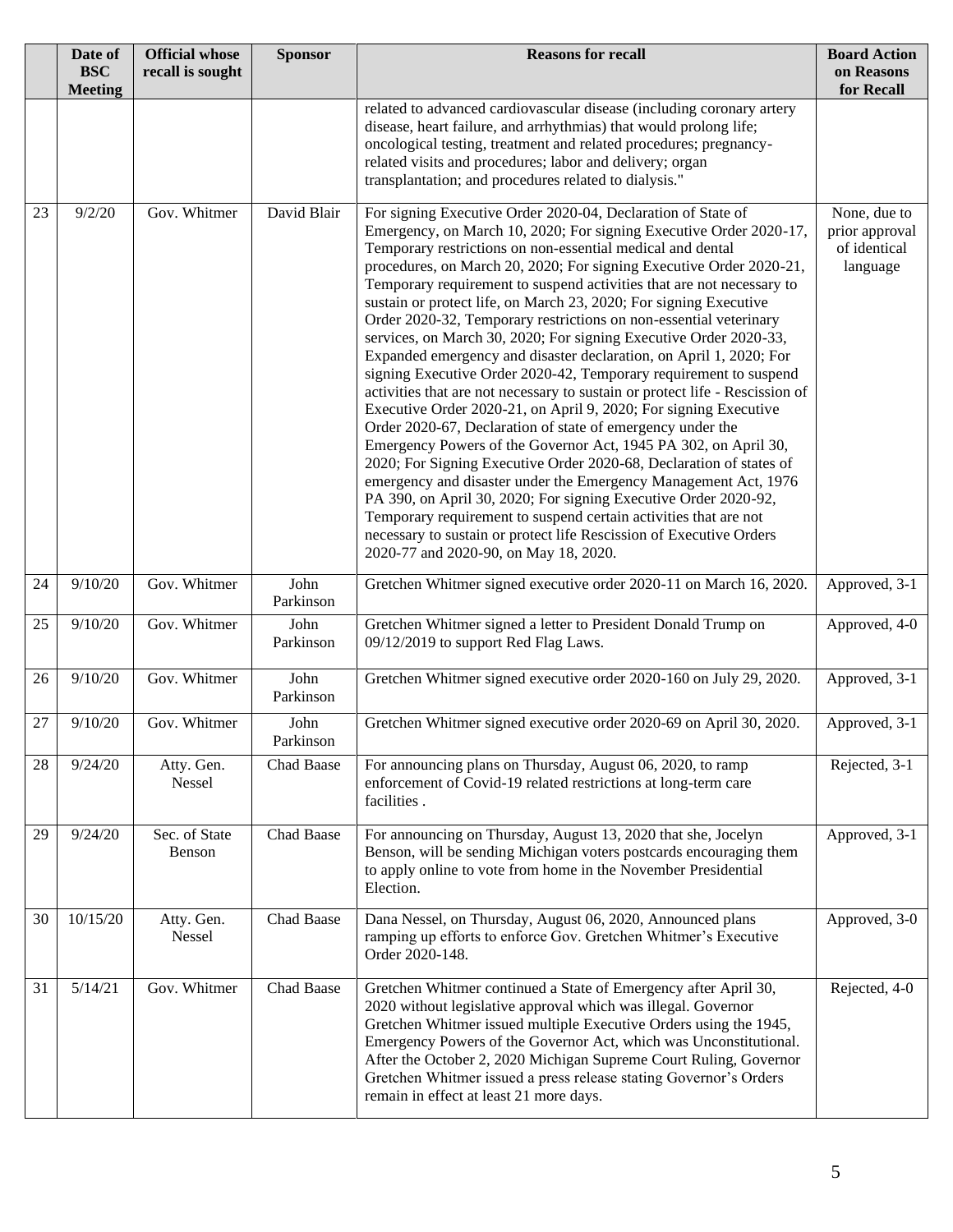|    | Date of<br><b>BSC</b><br><b>Meeting</b> | <b>Official whose</b><br>recall is sought | <b>Sponsor</b>   | <b>Reasons for recall</b>                                                                                                                                                                                                                                                                                                                                                                                                                                                                                                                                              | <b>Board Action</b><br>on Reasons<br>for Recall |
|----|-----------------------------------------|-------------------------------------------|------------------|------------------------------------------------------------------------------------------------------------------------------------------------------------------------------------------------------------------------------------------------------------------------------------------------------------------------------------------------------------------------------------------------------------------------------------------------------------------------------------------------------------------------------------------------------------------------|-------------------------------------------------|
| 32 | 5/14/21                                 | Atty. Gen.<br>Nessel                      | Chad Baase       | On May 13, 2020, Attorney General Dana Nessel announced Owosso<br>barber Karl Manke's professional license as well as the license for his<br>barbershop were summarily suspended. On December 10, 2020,<br>Michigan Attorney General Dana Nessel said her office hasn't seen<br>credible information about even isolated voter fraud that was<br>successfully carried out in the Nov. 3 election. On March 19, 2021,<br>Michigan Attorney General Dana Nessel announced the arrest of<br>Marlena Pavlos-Hackney, owner of Marlena's Bistro and Pizzeria in<br>Holland. | Rejected, 4-0                                   |
| 33 | 5/14/21                                 | Atty. Gen.<br>Nessel                      | Chad Baase       | On May 13, 2020, Attorney General Dana Nessel announced Owosso<br>barber Karl Manke's professional license as well as the license for his<br>barbershop were summarily suspended On March 19, 2021, Michigan<br>Attorney General Dana Nessel announced the arrest today of Marlena<br>Pavlos-Hackney, the owner of Marlena's Bistro and Pizzeria in<br>Holland.                                                                                                                                                                                                        | Rejected, 2-2                                   |
| 34 | 5/14/21                                 | Sec. of State<br>Benson                   | Chad Baase       | The guidance issued by the Secretary of State Jocelyn Benson on<br>October 6, 2020, with respect to signature-matching standards was<br>issued in violation of the Administrative Procedures Act. Secretary of<br>State Jocelyn Benson opposed SB 308, which seeks to establish and<br>require signature verification training for all county, city, and township<br>clerks and for all precinct inspectors, saying it would require "overly<br>specific and restrictive" signature verification" in a press conference<br>on April 21, 2021.                          | Rejected, 4-0                                   |
| 35 | 6/1/21                                  | Gov. Whitmer                              | Hannah<br>Curley | Governor Gretchen Whitmer continued a State of Emergency after<br>April 30, 2020 without legislative approval. After April 30, 2020<br>Governor Gretchen Whitmer issued multiple Executive Orders using<br>the Emergency Powers of the Governor Act 302 of 1945. After the<br>October 2, 2020 Michigan Supreme Court's Order for Docket<br>#161917, Governor Gretchen Whitmer issued a press release stating<br>"Governor's Orders remain in effect at least 21 more days."                                                                                            | Rejected, 3-0                                   |
| 36 | 6/1/21                                  | Atty. Gen.<br>Nessel                      | Hannah<br>Curley | On May 13, 2020, Attorney General Dana Nessel announced in<br>coordination with the Michigan Deptartment of Licensing and<br>Regluatory affairs, Barber Karl Manke's Professional License as well<br>as the License for his Barbershop were summarily suspended.<br>Michigan Attorney General Dana Nessel announced the arrest of<br>Marlena Pavlos-Hackney, owner of Marlena's Bistro and Pizzeria in<br>Holland, made by the Michigan State Police on March 19, 2021.<br>[Typos in original.]                                                                        | Rejected, 3-0                                   |
| 37 | 7/13/21                                 | Gov. Whitmer                              | Chad Baase       | Governor Gretchen Whitmer has refused to join interstate compacts<br>including the Drivers License Compact, Nurse License Compact, and<br>Psychologist License Compact.                                                                                                                                                                                                                                                                                                                                                                                                | Rejected, 2-2                                   |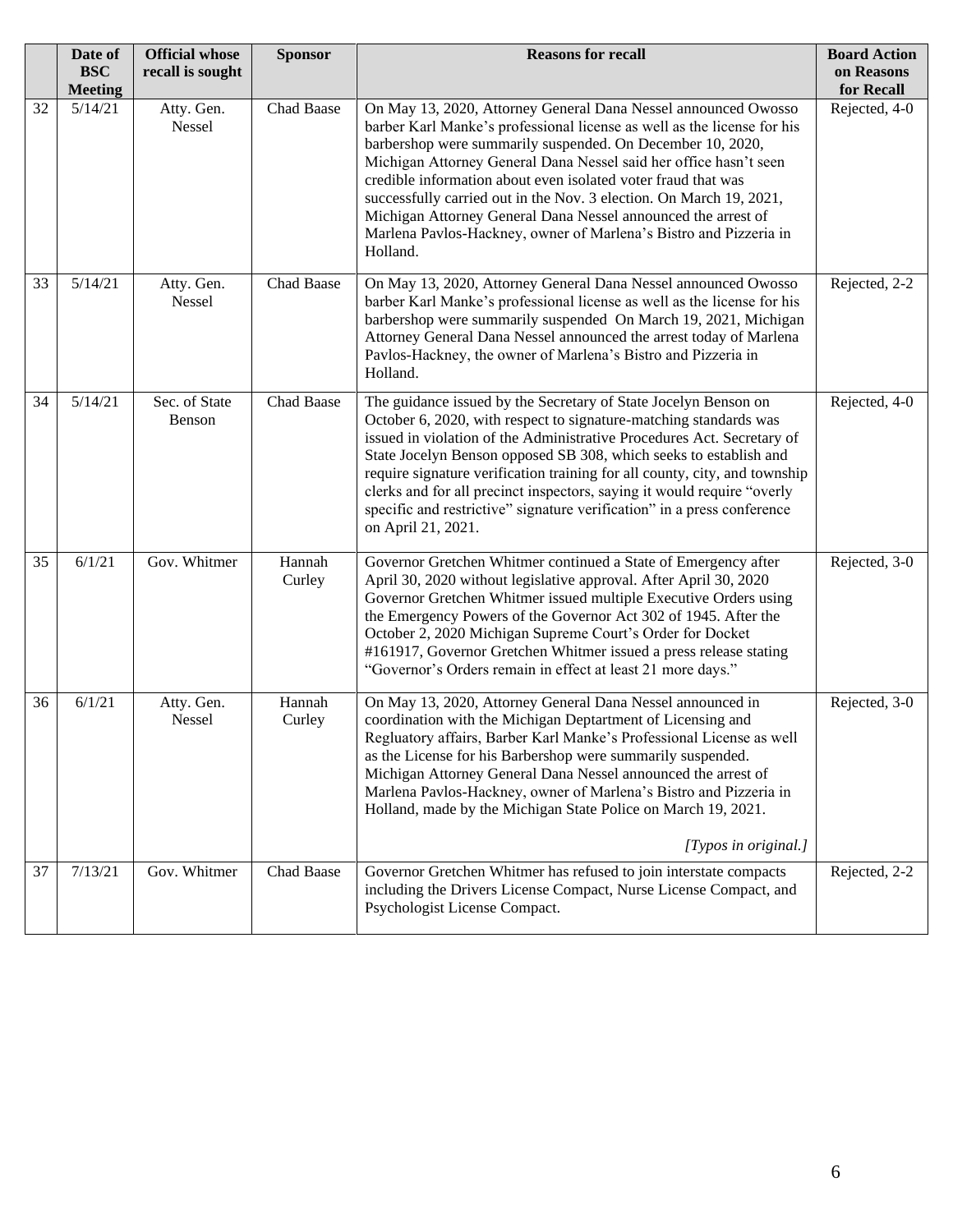|    | Date of<br><b>BSC</b><br><b>Meeting</b> | <b>Official whose</b><br>recall is sought | <b>Sponsor</b> | <b>Reasons for recall</b>                                                                                                                                                                                                                                                                                                                                                                                                                                                                                                                                                                                                                                                                                                                                                                                                                                                                                                                                                                                                                                                                                                                                                                                                                                                                                                                                                                          | <b>Board Action</b><br>on Reasons<br>for Recall |
|----|-----------------------------------------|-------------------------------------------|----------------|----------------------------------------------------------------------------------------------------------------------------------------------------------------------------------------------------------------------------------------------------------------------------------------------------------------------------------------------------------------------------------------------------------------------------------------------------------------------------------------------------------------------------------------------------------------------------------------------------------------------------------------------------------------------------------------------------------------------------------------------------------------------------------------------------------------------------------------------------------------------------------------------------------------------------------------------------------------------------------------------------------------------------------------------------------------------------------------------------------------------------------------------------------------------------------------------------------------------------------------------------------------------------------------------------------------------------------------------------------------------------------------------------|-------------------------------------------------|
| 38 | 7/26/21                                 | Gov. Whitmer                              | David Blair    | For signing Executive Order 2020-04, Declaration of State of<br>Emergency, on March 10, 2020; For signing Executive Order 2020-17,<br>Temporary restrictions on non-essential medical and dental<br>procedures, on March 20, 2020; For signing Executive Order 2020-21,<br>Temporary requirement to suspend activities that are not necessary to<br>sustain or protect life, on March 23, 2020; For signing Executive<br>Order 2020-32, Temporary restrictions on non-essential veterinary<br>services, on March 30, 2020; For signing Executive Order 2020-33,<br>Expanded emergency and disaster declaration, on April 1, 2020; For<br>signing Executive Order 2020-42, Temporary requirement to suspend<br>activities that are not necessary to sustain or protect life $-$ Rescission<br>of Executive Order 2020-21, on April 9, 2020; For signing Executive<br>Order 2020-67, Declaration of state of emergency under the<br>Emergency Powers of the Governor Act, 1945 PA 302, on April 30,<br>2020; For Signing Executive Order 2020-68, Declaration of states of<br>emergency and disaster under the Emergency Management Act, 1976<br>PA 390, on April 30, 2020; For signing Executive Order 2020-92,<br>Temporary requirement to suspend certain activities that are not<br>necessary to sustain or protect life Rescission of Executive Orders<br>2020-77 and 2020-90, on May 18, 2020. | Rejected, 2-2                                   |
| 39 | 7/26/21                                 | Gov. Whitmer                              | David Blair    | On at least one occasion regarding last year's handling of COVID-19<br>by the state's executive offices, Gretchen Whitmer did not exhibit<br>public favor or prioritize her oath to support the constitutions.<br>Whitmer's negligence to influence and observe or carryout actions that<br>were entirely aligned with upholding the constitutional rights of all<br>state residents attributed to mass frustration coupled with avoidable<br>harm to the state and its people. This lack of moral obligation and<br>distorted sense of duty and/or gross incompetence brings to question<br>her motives, loyalties, and ability to faithfully discharge the duties of<br>this office.                                                                                                                                                                                                                                                                                                                                                                                                                                                                                                                                                                                                                                                                                                             | Rejected, 4-0                                   |
| 40 | 7/26/21                                 | Gov. Whitmer                              | David Blair    | As a gubernatorial candidate and governor, Whitmer has repeatedly<br>promised she would "Fix the damn roads." During her campaign and<br>inauguration Gretchen Whitmer spoke often of "building bridges" both<br>literally and figuratively. As governor, Whitmer vetoed \$375 million<br>in spending that was appropriated for roads and bridges.                                                                                                                                                                                                                                                                                                                                                                                                                                                                                                                                                                                                                                                                                                                                                                                                                                                                                                                                                                                                                                                 | Rejected, 4-0                                   |
| 41 | 7/26/21                                 | Gov. Whitmer                              | David Blair    | Whitmer used at-risk students, public safety, rural healthcare, opioid<br>addiction treatment, and people with autism as political negotiating<br>pawns. After the legislature did not support her plan to raise taxes,<br>Whitmer vetoed funds for at-risk students, public safety, rural<br>healthcare, opioid addition treatment, people with autism, veterans<br>services.                                                                                                                                                                                                                                                                                                                                                                                                                                                                                                                                                                                                                                                                                                                                                                                                                                                                                                                                                                                                                     | Rejected, 4-0                                   |
| 42 | 7/26/21                                 | Gov. Whitmer                              | David Blair    | Whitmer vowed to promote Michigan businesses and workers as<br>governor. Whitmer's budget vetoes and actions taken through the<br>Michigan Strategic Fund hurt Michigan business communities and cut<br>funding for worker training and Pure Michigan advertisements. During<br>a budget cycle, Whitmer vetoed \$37 million for Michigan's Going Pro<br>worker training program and Pure Michigan advertisements.<br>Additionally, the small communities of Paw Paw, Alpena, and<br>Manistee got caught in a funding cut from Michigan Strategic Fund<br>grants as a result of Whitmer's failed budget negotiations.                                                                                                                                                                                                                                                                                                                                                                                                                                                                                                                                                                                                                                                                                                                                                                               | Rejected, 4-0                                   |
| 43 | 7/26/21                                 | Lt. Gov.<br>Gilchrist II                  | David Blair    | For having signed House Bill 4044 into law on NOVEMBER 21, 2019<br>while Governor Whitmer was in Israel.                                                                                                                                                                                                                                                                                                                                                                                                                                                                                                                                                                                                                                                                                                                                                                                                                                                                                                                                                                                                                                                                                                                                                                                                                                                                                           | Rejected, 2-2                                   |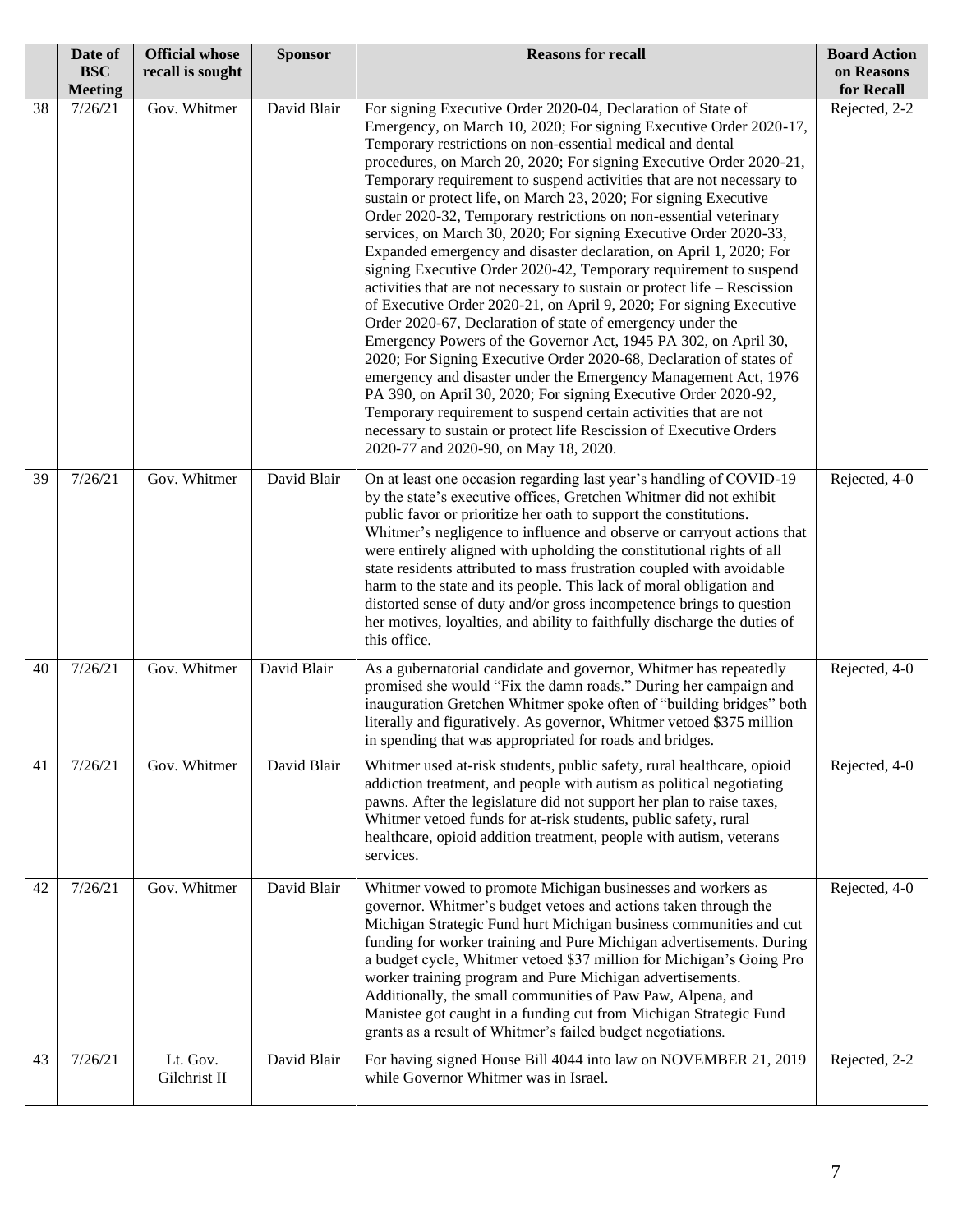|    | Date of<br><b>BSC</b><br><b>Meeting</b> | <b>Official whose</b><br>recall is sought | <b>Sponsor</b> | <b>Reasons for recall</b>                                                                                                                                                                                                                                                                                                                                                                                                                                                                                                                                                                                                                                                                                                                                                                                                                                                    | <b>Board Action</b><br>on Reasons<br>for Recall |
|----|-----------------------------------------|-------------------------------------------|----------------|------------------------------------------------------------------------------------------------------------------------------------------------------------------------------------------------------------------------------------------------------------------------------------------------------------------------------------------------------------------------------------------------------------------------------------------------------------------------------------------------------------------------------------------------------------------------------------------------------------------------------------------------------------------------------------------------------------------------------------------------------------------------------------------------------------------------------------------------------------------------------|-------------------------------------------------|
| 44 | 7/26/21                                 | Lt. Gov.<br>Gilchrist II                  | David Blair    | On at least one occasion regarding last year's handling of COVID-19<br>by the state's executive offices, Garlin Gilchrist II did not exhibit<br>public favor or prioritize her oath to support the constitutions.<br>Gilchrist's negligence to influence and observe or carryout actions that<br>were entirely aligned with upholding the constitutional rights of all<br>state residents attributed to mass frustration coupled with avoidable<br>harm to the state and its people. This lack of moral obligation and<br>distorted sense of duty and/or gross incompetence brings to question<br>his motives, loyalties, and ability to faithfully discharge the duties of<br>this office.                                                                                                                                                                                  | Rejected, 4-0                                   |
| 45 | 7/26/21                                 | Lt. Gov.<br>Gilchrist II                  | David Blair    | During a time when our country really needed hope, unity and non-<br>partisan cooperation across the board, Gilchrist II chose to take a less<br>mature approach. In an already negative atmosphere, he used his<br>elected position to take a politically charged and blame filled jab at<br>President Trump. During a virtual event for progressive voters called<br>"Fighting for Justice in Michigan", Lt. Gov. Gilchrist II said; "Donald<br>Trump is a liar who has killed people, straight up." After mentioning<br>he knew nearly two dozen people who had died amid the pandemic,<br>Gilchrist stated, "We cannot afford another four years of this man at<br>the helm." Fueling even more emotion provoking drama to this<br>political maneuver, the lieutenant governor added; "There are literally<br>millions of lives at stake" revealing an alternate agenda. | Rejected, 4-0                                   |
| 46 | 7/26/21                                 | Sec. of State<br>Benson                   | David Blair    | For violating the Administrative Procedures Act when she gave<br>guidance to local clerks on how to verify signatures in October of<br>2020.                                                                                                                                                                                                                                                                                                                                                                                                                                                                                                                                                                                                                                                                                                                                 | Rejected, 4-0                                   |
| 47 | 7/26/21                                 | Sec. of State<br>Benson                   | David Blair    | On at least one occasion regarding last year's handling of COVID-19<br>by the state's executive offices, Jocelyn Benson did not exhibit public<br>favor or prioritize her oath to support the constitutions. Benson's<br>negligence to influence and observe or carryout actions that were<br>entirely aligned with upholding the constitutional rights of all state<br>residents attributed to mass frustration coupled with avoidable harm to<br>the state and its people. This lack of moral obligation and distorted<br>sense of duty and/or gross incompetence brings to question her<br>motives, loyalties, and ability to faithfully discharge the duties of this<br>office.                                                                                                                                                                                          | Rejected, 4-0                                   |
| 48 | 7/26/21                                 | Sec. of State<br>Benson                   | David Blair    | Benson refused to testify in front of a State House Oversight<br>Committee hearing on the 2020 general election and said she would be<br>willing to testify before the people's representatives when it made a<br>good talking point for her and got her good press. Benson also refused<br>to testify before Senate Oversight Committee on Michigan's election<br>audits.                                                                                                                                                                                                                                                                                                                                                                                                                                                                                                   | Rejected, 4-0                                   |
| 49 | 7/26/21                                 | Sec. of State<br>Benson                   | David Blair    | Amidst election controversy and sworn testimony of election<br>irregularities by poll watchers, Benson sent an outgoing<br>communication requesting specific instructions be carried out. On<br>December, 1st, 2020 Secretary of State, Jocelyn Benson issued a memo<br>via her Board of Elections that stated: "E-Pollbook laptops and flash<br>drives: The EPB software and associated files must be deleted from all<br>devices by the seventh calendar day following the final canvass and<br>certification of the election (November 30, 2020) unless a petition for<br>recount has been filed and the recount has not been completed, a post-<br>election audit is planned but has not yet been completed, or the<br>deletion of the data has been stayed by an order of the court or the<br>Secretary of State."                                                      | Rejected, 4-0                                   |